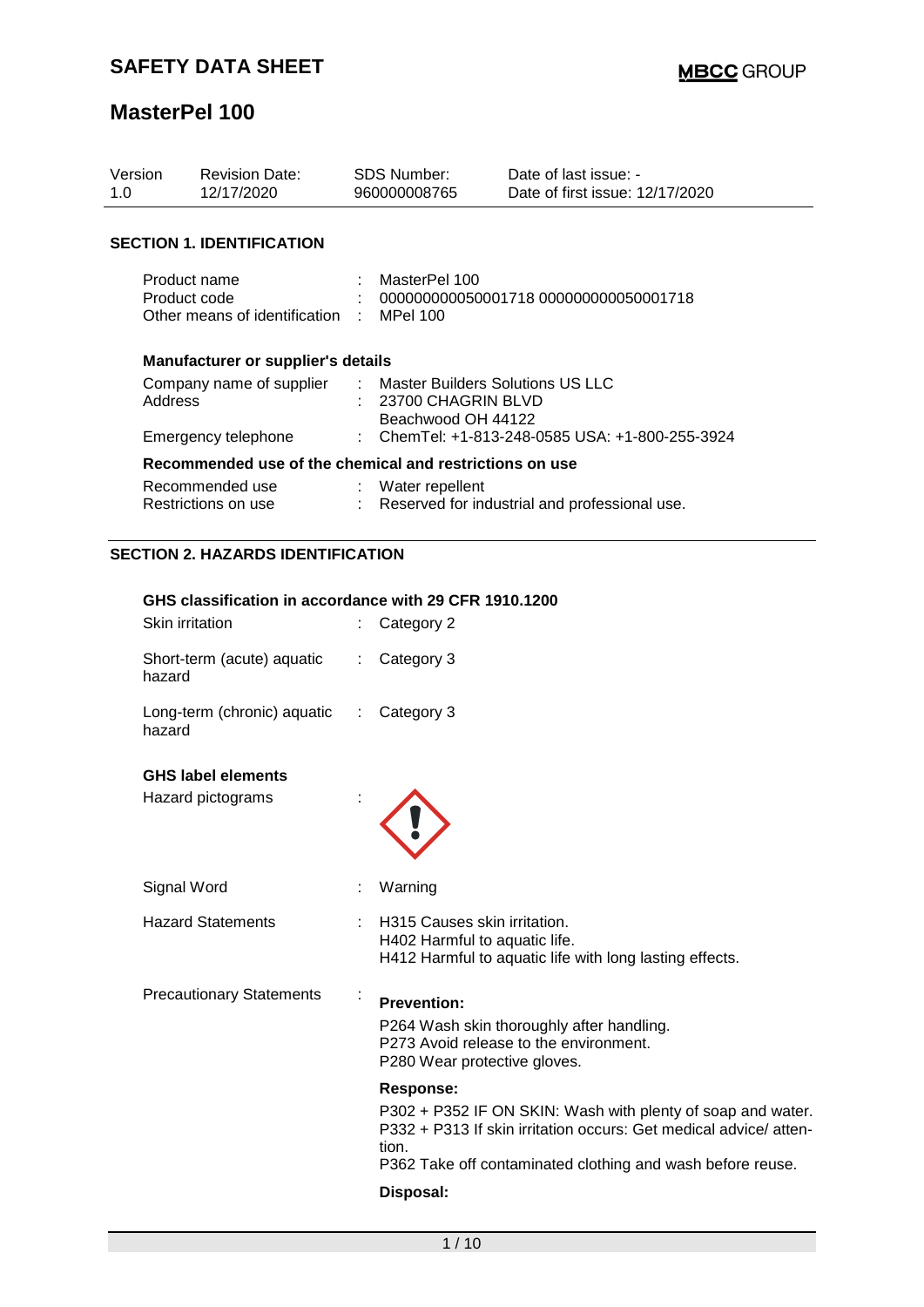| Version<br>1.0 | <b>Revision Date:</b><br>12/17/2020                                                              |                                                                                                            | <b>SDS Number:</b><br>960000008765                                                                                                                                                       | Date of last issue: -<br>Date of first issue: 12/17/2020                             |  |
|----------------|--------------------------------------------------------------------------------------------------|------------------------------------------------------------------------------------------------------------|------------------------------------------------------------------------------------------------------------------------------------------------------------------------------------------|--------------------------------------------------------------------------------------|--|
|                |                                                                                                  |                                                                                                            | posal plant.                                                                                                                                                                             | P501 Dispose of contents/ container to an approved waste dis-                        |  |
|                | <b>Other hazards</b>                                                                             |                                                                                                            |                                                                                                                                                                                          |                                                                                      |  |
|                | None known.                                                                                      |                                                                                                            |                                                                                                                                                                                          |                                                                                      |  |
|                | <b>SECTION 3. COMPOSITION/INFORMATION ON INGREDIENTS</b>                                         |                                                                                                            |                                                                                                                                                                                          |                                                                                      |  |
|                | Chemical nature                                                                                  |                                                                                                            | Aqueous solution                                                                                                                                                                         |                                                                                      |  |
|                | <b>Components</b>                                                                                |                                                                                                            |                                                                                                                                                                                          |                                                                                      |  |
|                | Chemical name                                                                                    |                                                                                                            | CAS-No.                                                                                                                                                                                  | Concentration (% w/w)                                                                |  |
|                | Triethoxyoctylsilane                                                                             |                                                                                                            | 2943-75-1                                                                                                                                                                                | $>= 10 - 20$                                                                         |  |
|                | mixture of: 5-chloro-2-methyl-2H-<br>isothiazol-3-one and 2-methyl-2H-<br>isothiazol-3-one (3:1) |                                                                                                            | 55965-84-9                                                                                                                                                                               | $>= 0 - 0.1$                                                                         |  |
|                | Actual concentration is withheld as a trade secret                                               |                                                                                                            |                                                                                                                                                                                          |                                                                                      |  |
|                |                                                                                                  |                                                                                                            |                                                                                                                                                                                          |                                                                                      |  |
|                | <b>SECTION 4. FIRST AID MEASURES</b>                                                             |                                                                                                            |                                                                                                                                                                                          |                                                                                      |  |
|                | General advice                                                                                   | First aid personnel should pay attention to their own safety.<br>Immediately remove contaminated clothing. |                                                                                                                                                                                          |                                                                                      |  |
| If inhaled     |                                                                                                  |                                                                                                            |                                                                                                                                                                                          | Keep patient calm, remove to fresh air.<br>If symptoms persist, seek medical advice. |  |
|                | In case of skin contact                                                                          |                                                                                                            | After contact with skin, wash immediately with plenty of water<br>and soap.<br>Under no circumstances should organic solvent be used.<br>If irritation develops, seek medical attention. |                                                                                      |  |
|                | In case of eye contact                                                                           |                                                                                                            | Contact lenses should be removed. Hold eyelids open and<br>flush with copious amounts of clean, fresh water or a special<br>eyewash solution and seek medical advice.                    |                                                                                      |  |
|                | If swallowed                                                                                     |                                                                                                            | Immediately rinse mouth and then drink 200-300 ml of water,<br>seek medical attention.<br>Do not induce vomiting unless told to by a poison control cen-<br>ter or doctor.               |                                                                                      |  |
|                | Most important symptoms                                                                          |                                                                                                            |                                                                                                                                                                                          | No symptoms known or expected.                                                       |  |

#### **SECTION 5. FIRE-FIGHTING MEASURES**

and effects, both acute and

delayed

| Suitable extinguishing media       | Foam<br>Water spray<br>Dry powder<br>Carbon dioxide (CO2)         |  |
|------------------------------------|-------------------------------------------------------------------|--|
| Unsuitable extinguishing<br>media  | water jet                                                         |  |
| Hazardous combustion prod-<br>ucts | harmful vapours<br>nitrogen oxides<br>fumes/smoke<br>carbon black |  |

Notes to physician **interpretent contact to provide** : Treat symptomatically.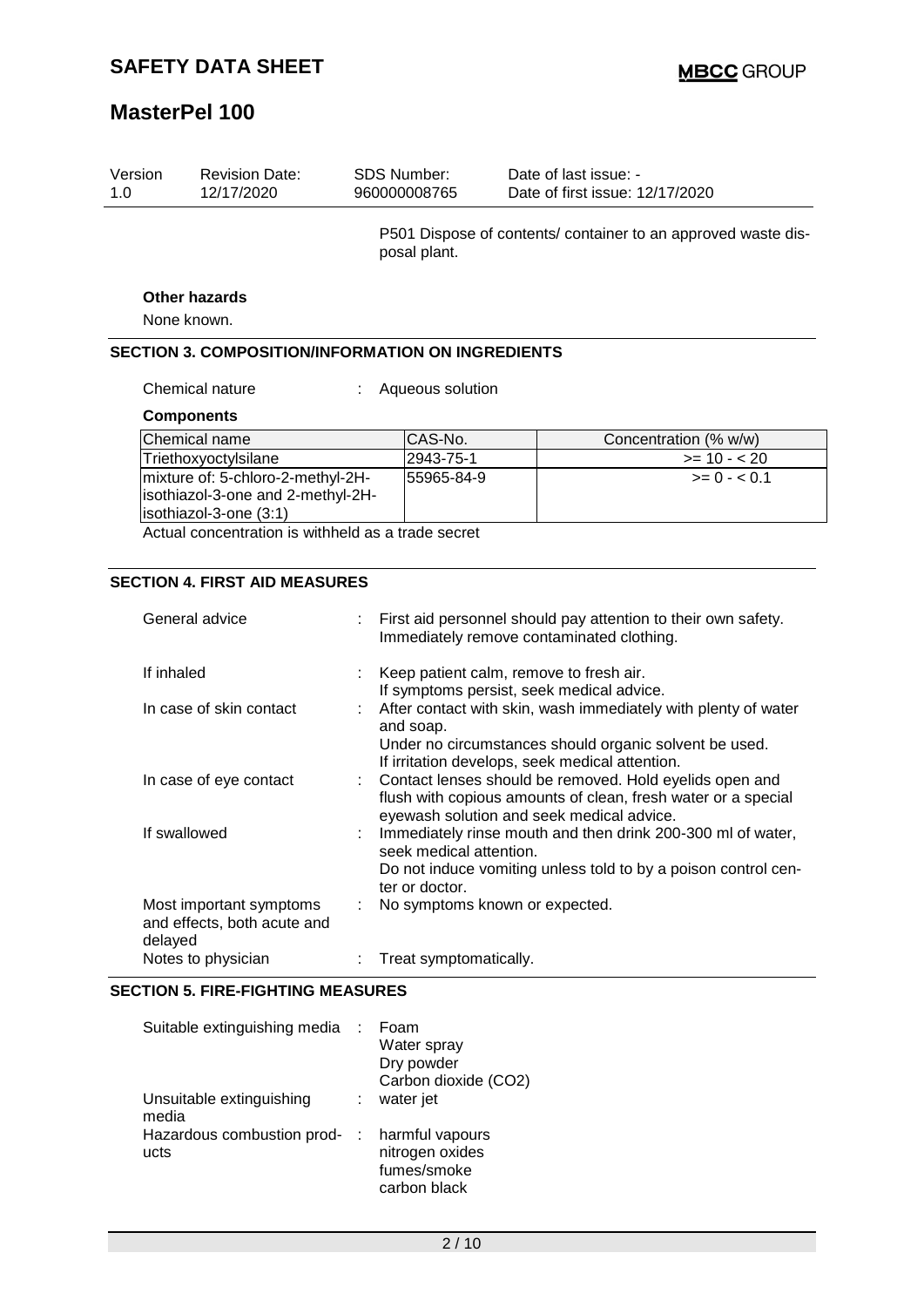| Version<br>1.0                                                             | <b>Revision Date:</b><br>12/17/2020                                             | <b>SDS Number:</b><br>960000008765                                                                                                                                                                                                                                                                                                                                                                                     | Date of last issue: -<br>Date of first issue: 12/17/2020                                                            |  |
|----------------------------------------------------------------------------|---------------------------------------------------------------------------------|------------------------------------------------------------------------------------------------------------------------------------------------------------------------------------------------------------------------------------------------------------------------------------------------------------------------------------------------------------------------------------------------------------------------|---------------------------------------------------------------------------------------------------------------------|--|
| Further information<br>Special protective equipment :<br>for fire-fighters |                                                                                 | The degree of risk is governed by the burning substance and<br>the fire conditions.<br>If exposed to fire, keep containers cool by spraying with water.<br>Collect contaminated extinguishing water separately, do not<br>allow to reach sewage or effluent systems.<br>Contaminated extinguishing water must be disposed of in<br>accordance with official regulations.<br>Wear a self-contained breathing apparatus. |                                                                                                                     |  |
|                                                                            | <b>SECTION 6. ACCIDENTAL RELEASE MEASURES</b>                                   |                                                                                                                                                                                                                                                                                                                                                                                                                        |                                                                                                                     |  |
|                                                                            | Personal precautions, protec- :<br>tive equipment and emer-<br>gency procedures | Wear eye/face protection.<br>Use personal protective clothing.<br>and safety practice.                                                                                                                                                                                                                                                                                                                                 | Avoid breathing dust/ fume/ gas/ mist/ vapours/ spray.<br>Handle in accordance with good building materials hygiene |  |
|                                                                            | Environmental precautions                                                       |                                                                                                                                                                                                                                                                                                                                                                                                                        | Contain contaminated water/firefighting water.<br>Do not discharge into drains/surface waters/groundwater.          |  |
|                                                                            | Methods and materials for<br>containment and cleaning up                        |                                                                                                                                                                                                                                                                                                                                                                                                                        | Pick up with suitable appliance and dispose of.<br>Dispose of absorbed material in accordance with regulations.     |  |

#### **SECTION 7. HANDLING AND STORAGE**

| Advice on protection against<br>fire and explosion | ÷. | The product is neither self-ignitable, nor an explosion hazard,<br>nor does it promote fires.                                                                             |
|----------------------------------------------------|----|---------------------------------------------------------------------------------------------------------------------------------------------------------------------------|
| Advice on safe handling                            |    | : Avoid inhalation of dusts/mists/vapours.<br>Avoid skin contact.<br>Ensure adequate ventilation.<br>No special measures necessary provided product is used<br>correctly. |
| Further information on stor-<br>age conditions     |    | Keep only in the original container in a cool, dry, well-<br>ventilated place away from ignition sources, heat or flame.<br>Protect from direct sunlight.                 |

## **SECTION 8. EXPOSURE CONTROLS/PERSONAL PROTECTION**

| Ingredients with workplace control parameters<br>Contains no substances with occupational exposure limit values. |  |                                                                                                                                   |  |  |  |
|------------------------------------------------------------------------------------------------------------------|--|-----------------------------------------------------------------------------------------------------------------------------------|--|--|--|
| <b>Engineering measures</b>                                                                                      |  | : Ensure adequate ventilation.                                                                                                    |  |  |  |
| Personal protective equipment                                                                                    |  |                                                                                                                                   |  |  |  |
| Respiratory protection                                                                                           |  | Wear respiratory protection if ventilation is inadequate.<br>Wear a NIOSH-certified (or equivalent) respirator as neces-<br>sary. |  |  |  |
| Hand protection                                                                                                  |  |                                                                                                                                   |  |  |  |
| <b>Remarks</b>                                                                                                   |  | Chemical resistant protective gloves Manufacturer's direc-<br>tions for use should be observed because of great diversity of      |  |  |  |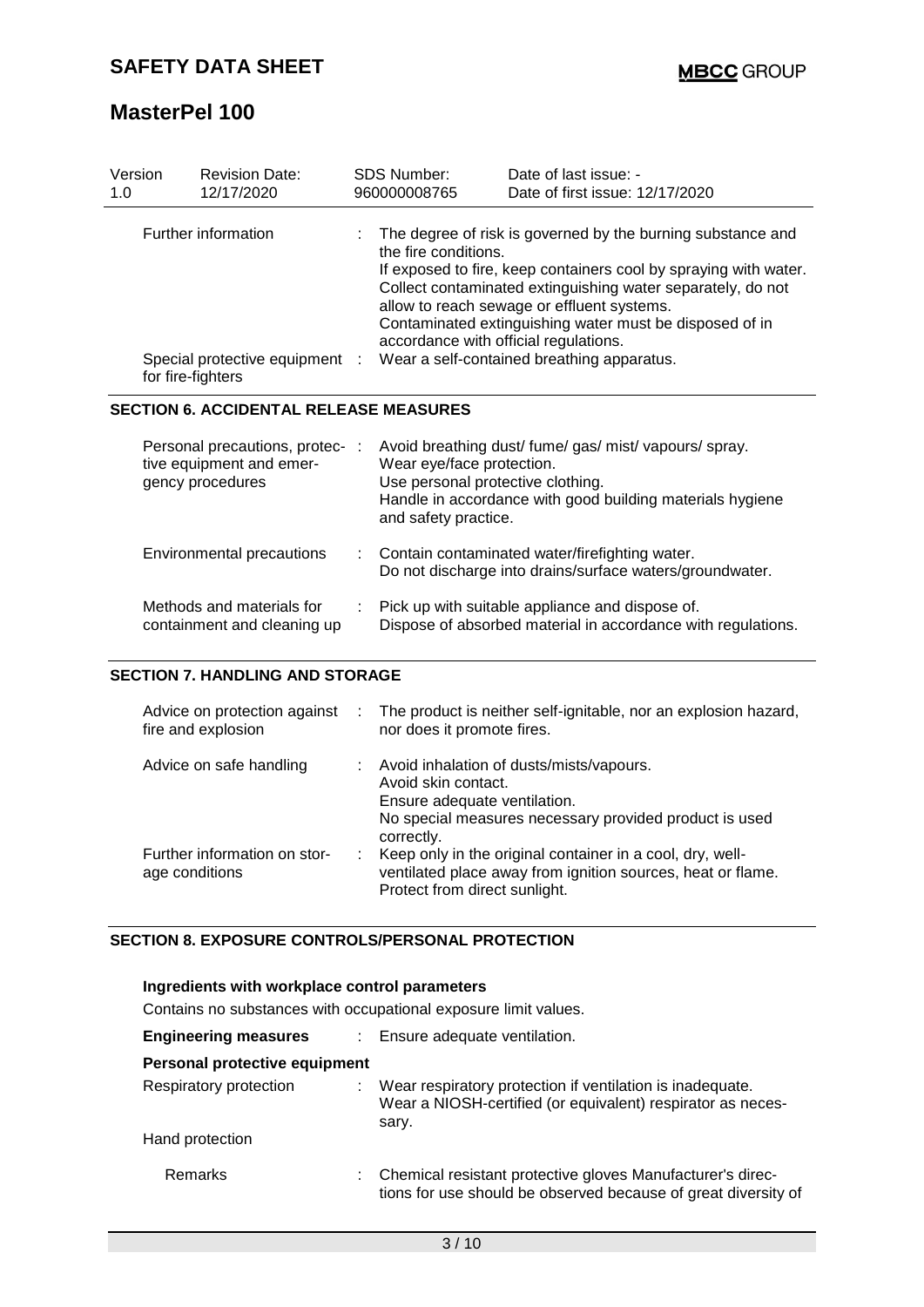| Version<br>1.0                             | <b>Revision Date:</b><br>12/17/2020 | <b>SDS Number:</b><br>960000008765                                                                                                                                                                                                                                                          | Date of last issue: -<br>Date of first issue: 12/17/2020                                                                                                                                                                                                                        |  |  |  |  |
|--------------------------------------------|-------------------------------------|---------------------------------------------------------------------------------------------------------------------------------------------------------------------------------------------------------------------------------------------------------------------------------------------|---------------------------------------------------------------------------------------------------------------------------------------------------------------------------------------------------------------------------------------------------------------------------------|--|--|--|--|
| Eye protection<br>Skin and body protection |                                     | types.<br>Safety glasses with side-shields.<br>Body protection must be chosen based on level of activity<br>and exposure.                                                                                                                                                                   |                                                                                                                                                                                                                                                                                 |  |  |  |  |
| Protective measures                        |                                     | : Do not inhale dust/fumes/aerosols.<br>Avoid contact with the skin, eyes and clothing.<br>Avoid exposure - obtain special instructions before use.<br>Handle in accordance with good building materials hygiene<br>and safety practice.<br>Wearing of closed work clothing is recommended. |                                                                                                                                                                                                                                                                                 |  |  |  |  |
| Hygiene measures                           |                                     | the end of the shift.<br>care agents applied.<br>When using do not eat or drink.                                                                                                                                                                                                            | : When using, do not eat, drink or smoke.<br>Hands and/or face should be washed before breaks and at<br>At the end of the shift the skin should be cleaned and skin-<br>Gloves must be inspected regularly and prior to each use.<br>Replace if necessary (e.g. pinhole leaks). |  |  |  |  |

## **SECTION 9. PHYSICAL AND CHEMICAL PROPERTIES**

| Appearance                                                              | ÷  | liquid                                                               |
|-------------------------------------------------------------------------|----|----------------------------------------------------------------------|
| Color                                                                   |    | white                                                                |
| Odor                                                                    |    | mild, alcohol-like                                                   |
| <b>Odor Threshold</b>                                                   |    | No data available                                                    |
| рH                                                                      | ÷. | $7 - 8(68 °F / 20 °C)$                                               |
| Melting point                                                           |    | No data available                                                    |
| Boiling point                                                           |    | approx. 212 °F / 100 °C                                              |
| Flash point                                                             |    | Not applicable                                                       |
| Upper explosion limit / Upper<br>flammability limit                     | ÷. | No data available                                                    |
| Lower explosion limit / Lower : No data available<br>flammability limit |    |                                                                      |
| Vapor pressure                                                          |    | No data available                                                    |
| Density                                                                 |    | 0.989 g/cm3 (68 °F / 20 °C)                                          |
| Solubility(ies)<br>Water solubility                                     |    | partly miscible (59 °F / 15 °C)                                      |
| Partition coefficient: n-<br>octanol/water                              |    | No data available                                                    |
| Decomposition temperature                                               |    | No decomposition if stored and handled as pre-<br>scribed/indicated. |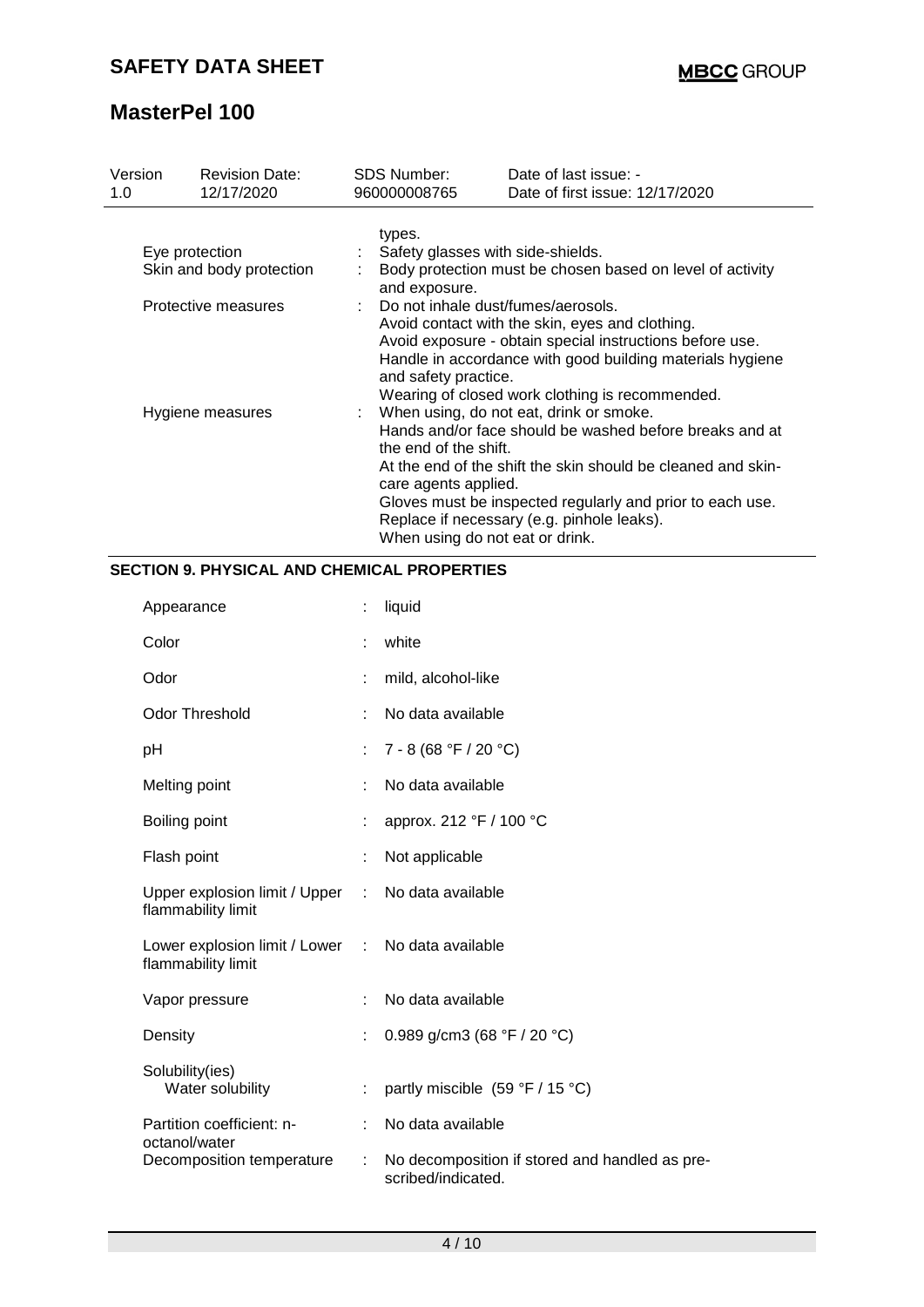| Version<br>1.0                                                                                                 | <b>Revision Date:</b><br>12/17/2020          |                   | <b>SDS Number:</b><br>960000008765                                                                            | Date of last issue: -<br>Date of first issue: 12/17/2020  |  |  |  |
|----------------------------------------------------------------------------------------------------------------|----------------------------------------------|-------------------|---------------------------------------------------------------------------------------------------------------|-----------------------------------------------------------|--|--|--|
|                                                                                                                | Viscosity<br>Viscosity, kinematic            |                   | No data available                                                                                             |                                                           |  |  |  |
| Molecular weight                                                                                               |                                              | No data available |                                                                                                               |                                                           |  |  |  |
|                                                                                                                | <b>SECTION 10. STABILITY AND REACTIVITY</b>  |                   |                                                                                                               |                                                           |  |  |  |
|                                                                                                                | Reactivity                                   |                   | scribed/indicated.                                                                                            | No hazardous reactions if stored and handled as pre-      |  |  |  |
| Chemical stability<br>Possibility of hazardous reac-<br>tions<br>Conditions to avoid<br>Incompatible materials |                                              |                   | scribed/indicated.                                                                                            | The product is stable if stored and handled as pre-       |  |  |  |
|                                                                                                                |                                              |                   | scribed/indicated.                                                                                            | The product is stable if stored and handled as pre-       |  |  |  |
|                                                                                                                |                                              |                   | Temperature < 5 degrees Celsius<br>Avoid excessive temperatures.<br>Avoid freezing.<br>Avoid direct sunlight. |                                                           |  |  |  |
|                                                                                                                |                                              |                   | Strong acids and strong bases<br>Strong oxidizing agents<br>Strong reducing agents                            |                                                           |  |  |  |
| Hazardous decomposition<br>products                                                                            |                                              | ÷                 | as prescribed/indicated.                                                                                      | No hazardous decomposition products if stored and handled |  |  |  |
|                                                                                                                | <b>SECTION 11. TOXICOLOGICAL INFORMATION</b> |                   |                                                                                                               |                                                           |  |  |  |

**Acute toxicity** Not classified based on available information.

## **Skin corrosion/irritation**

Causes skin irritation.

#### **Serious eye damage/eye irritation**

Not classified based on available information.

#### **Respiratory or skin sensitization**

#### **Skin sensitization**

Not classified based on available information.

## **Respiratory sensitization**

Not classified based on available information.

## **Germ cell mutagenicity**

Not classified based on available information.

#### **Carcinogenicity**

Not classified based on available information.

- **IARC** No ingredient of this product present at levels greater than or equal to 0.1% is identified as probable, possible or confirmed human carcinogen by IARC.
- **OSHA** No component of this product present at levels greater than or equal to 0.1% is on OSHA's list of regulated carcinogens.
- **NTP** No ingredient of this product present at levels greater than or equal to 0.1% is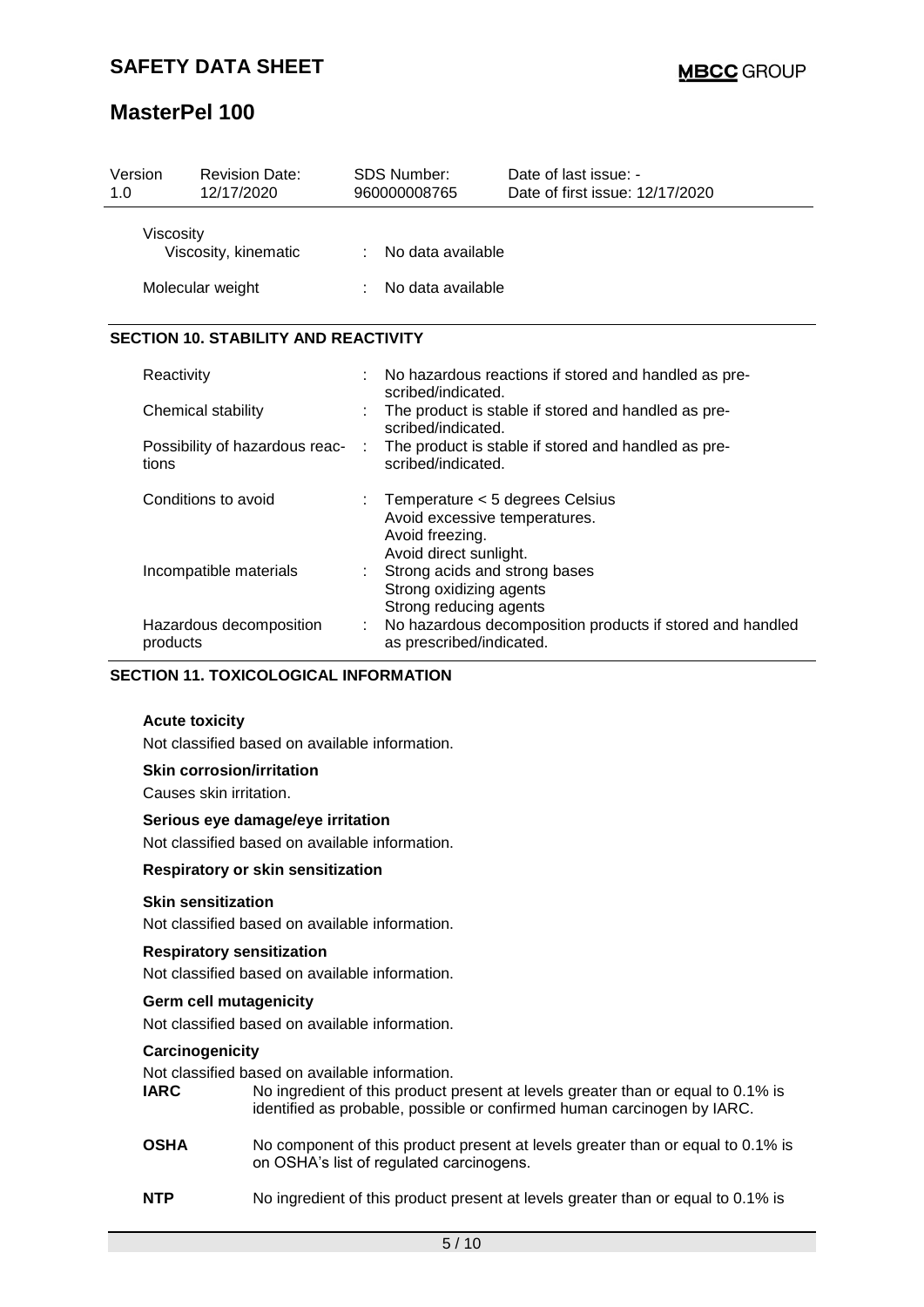| Version<br>1.0 |                                                                                 | <b>Revision Date:</b><br>12/17/2020                                          |    | <b>SDS Number:</b><br>960000008765 | Date of last issue: -<br>Date of first issue: 12/17/2020                                                                                                                                  |  |  |  |
|----------------|---------------------------------------------------------------------------------|------------------------------------------------------------------------------|----|------------------------------------|-------------------------------------------------------------------------------------------------------------------------------------------------------------------------------------------|--|--|--|
|                |                                                                                 |                                                                              |    |                                    | identified as a known or anticipated carcinogen by NTP.                                                                                                                                   |  |  |  |
|                | <b>Reproductive toxicity</b><br>Not classified based on available information.  |                                                                              |    |                                    |                                                                                                                                                                                           |  |  |  |
|                | <b>STOT-single exposure</b><br>Not classified based on available information.   |                                                                              |    |                                    |                                                                                                                                                                                           |  |  |  |
|                | <b>STOT-repeated exposure</b><br>Not classified based on available information. |                                                                              |    |                                    |                                                                                                                                                                                           |  |  |  |
|                |                                                                                 | <b>Aspiration toxicity</b><br>Not classified based on available information. |    |                                    |                                                                                                                                                                                           |  |  |  |
|                |                                                                                 | <b>Further information</b>                                                   |    |                                    |                                                                                                                                                                                           |  |  |  |
|                | <b>Product:</b><br><b>Remarks</b>                                               |                                                                              |    | components.                        | Health injuries are not known or expected under normal use.<br>The product has not been tested. The statements on toxicolo-<br>gy have been derived from the properties of the individual |  |  |  |
|                |                                                                                 | <b>SECTION 12. ECOLOGICAL INFORMATION</b>                                    |    |                                    |                                                                                                                                                                                           |  |  |  |
|                | <b>Ecotoxicity</b>                                                              |                                                                              |    |                                    |                                                                                                                                                                                           |  |  |  |
|                | Product:                                                                        |                                                                              |    |                                    |                                                                                                                                                                                           |  |  |  |
|                |                                                                                 | <b>Ecotoxicology Assessment</b><br>Acute aquatic toxicity                    | ÷. | Harmful to aquatic life.           |                                                                                                                                                                                           |  |  |  |
|                |                                                                                 | Chronic aquatic toxicity                                                     | ÷  |                                    | Harmful to aquatic life with long lasting effects.                                                                                                                                        |  |  |  |
|                |                                                                                 | Components:                                                                  |    |                                    |                                                                                                                                                                                           |  |  |  |
|                |                                                                                 |                                                                              |    |                                    | mixture of: 5-chloro-2-methyl-2H-isothiazol-3-one and 2-methyl-2H-isothiazol-3-one (3:1):                                                                                                 |  |  |  |
|                | icity)                                                                          | M-Factor (Acute aquatic tox-                                                 |    | 100                                |                                                                                                                                                                                           |  |  |  |
|                | toxicity)                                                                       | M-Factor (Chronic aquatic                                                    |    | 100                                |                                                                                                                                                                                           |  |  |  |
|                |                                                                                 | <b>Persistence and degradability</b>                                         |    |                                    |                                                                                                                                                                                           |  |  |  |
|                | <b>Product:</b>                                                                 |                                                                              |    |                                    |                                                                                                                                                                                           |  |  |  |
|                |                                                                                 | Biodegradability                                                             |    |                                    | Remarks: Taking into consideration the properties of several<br>ingredients, the product is estimated not to be readily biode-<br>gradable according to OECD classification.              |  |  |  |
|                |                                                                                 | <b>Bioaccumulative potential</b>                                             |    |                                    |                                                                                                                                                                                           |  |  |  |
|                | Product:                                                                        |                                                                              |    |                                    |                                                                                                                                                                                           |  |  |  |
|                |                                                                                 | <b>Bioaccumulation</b>                                                       |    | Remarks: No data available.        | Discharge into the environment must be avoided.                                                                                                                                           |  |  |  |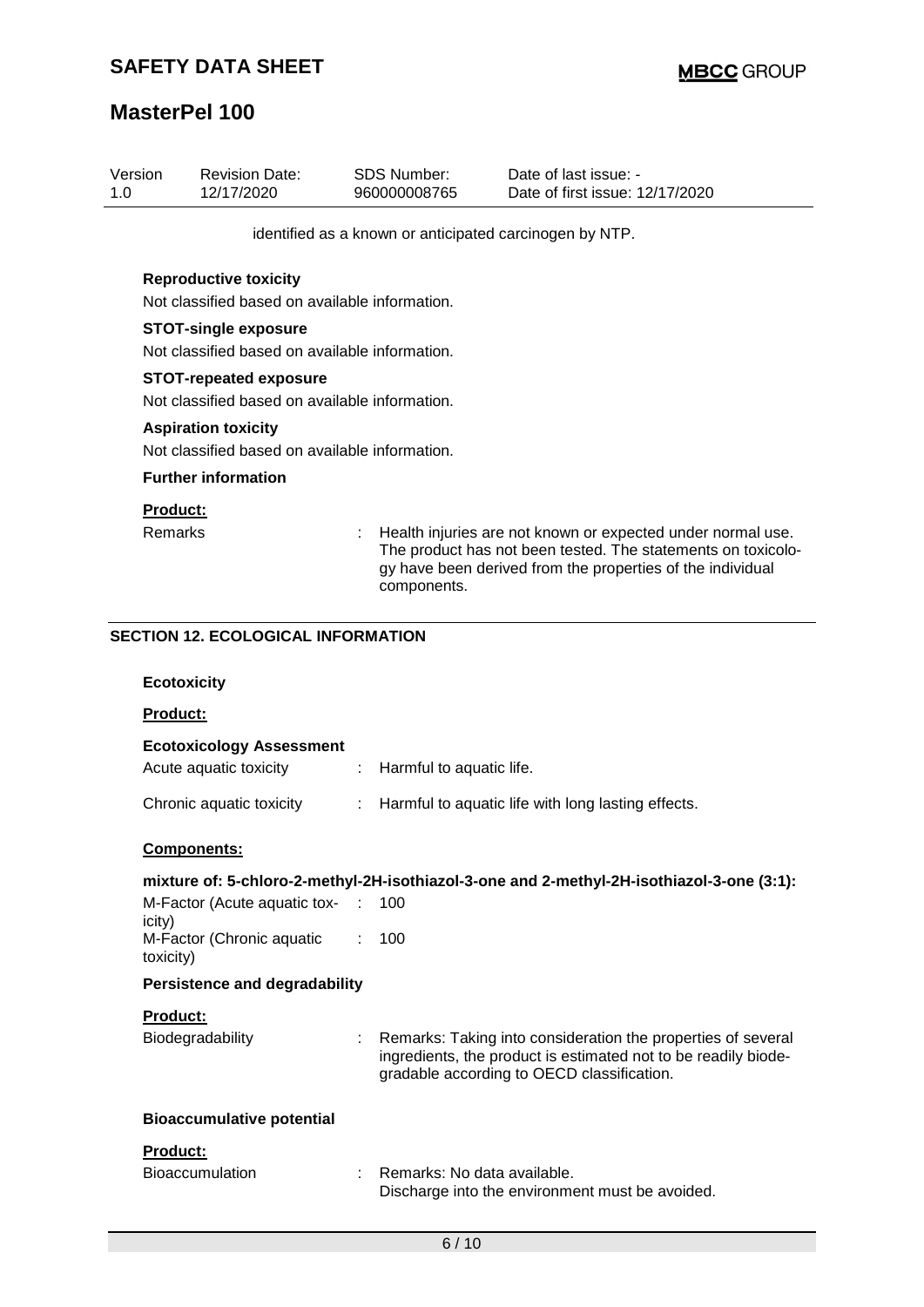**Disposal methods**

# **MasterPel 100**

| Version<br>1.0            | <b>Revision Date:</b><br>12/17/2020                                   | SDS Number:<br>960000008765 | Date of last issue: -<br>Date of first issue: 12/17/2020                                                                                                                                        |
|---------------------------|-----------------------------------------------------------------------|-----------------------------|-------------------------------------------------------------------------------------------------------------------------------------------------------------------------------------------------|
|                           | <b>Mobility in soil</b><br>No data available<br>Other adverse effects |                             |                                                                                                                                                                                                 |
| <b>Product:</b><br>mation | Additional ecological infor-                                          | ÷.<br>components.           | Do not discharge product into the environment without control.<br>The product has not been tested. The statements on ecotoxi-<br>cology have been derived from the properties of the individual |
|                           | <b>SECTION 13. DISPOSAL CONSIDERATIONS</b>                            |                             |                                                                                                                                                                                                 |

| Waste from residues    | : Observe national and local legal requirements.<br>Disposal requirements are dependent on the hazard classifi-<br>cation and will vary by location and the type of disposal se-<br>lected.<br>The use and processing of this product, or addition of other<br>constituents, may cause it to be considered a hazardous                   |
|------------------------|------------------------------------------------------------------------------------------------------------------------------------------------------------------------------------------------------------------------------------------------------------------------------------------------------------------------------------------|
| Contaminated packaging | waste.<br>Residues should be disposed of in the same manner as the<br>substance/product.<br>: Contaminated packaging should be emptied as far as possi-<br>ble; then it can be passed on for recycling after being thor-<br>oughly cleaned.<br>Packs that cannot be cleaned should be disposed of in the<br>same manner as the contents. |

## **SECTION 14. TRANSPORT INFORMATION**

## **International Regulations**

#### **UNRTDG**

Not regulated as a dangerous good

## **IATA-DGR**

Not regulated as a dangerous good

#### **IMDG-Code**

Not regulated as a dangerous good

## **Transport in bulk according to Annex II of MARPOL 73/78 and the IBC Code** Not applicable for product as supplied.

## **Domestic regulation**

**49 CFR** Not regulated as a dangerous good

## **SECTION 15. REGULATORY INFORMATION**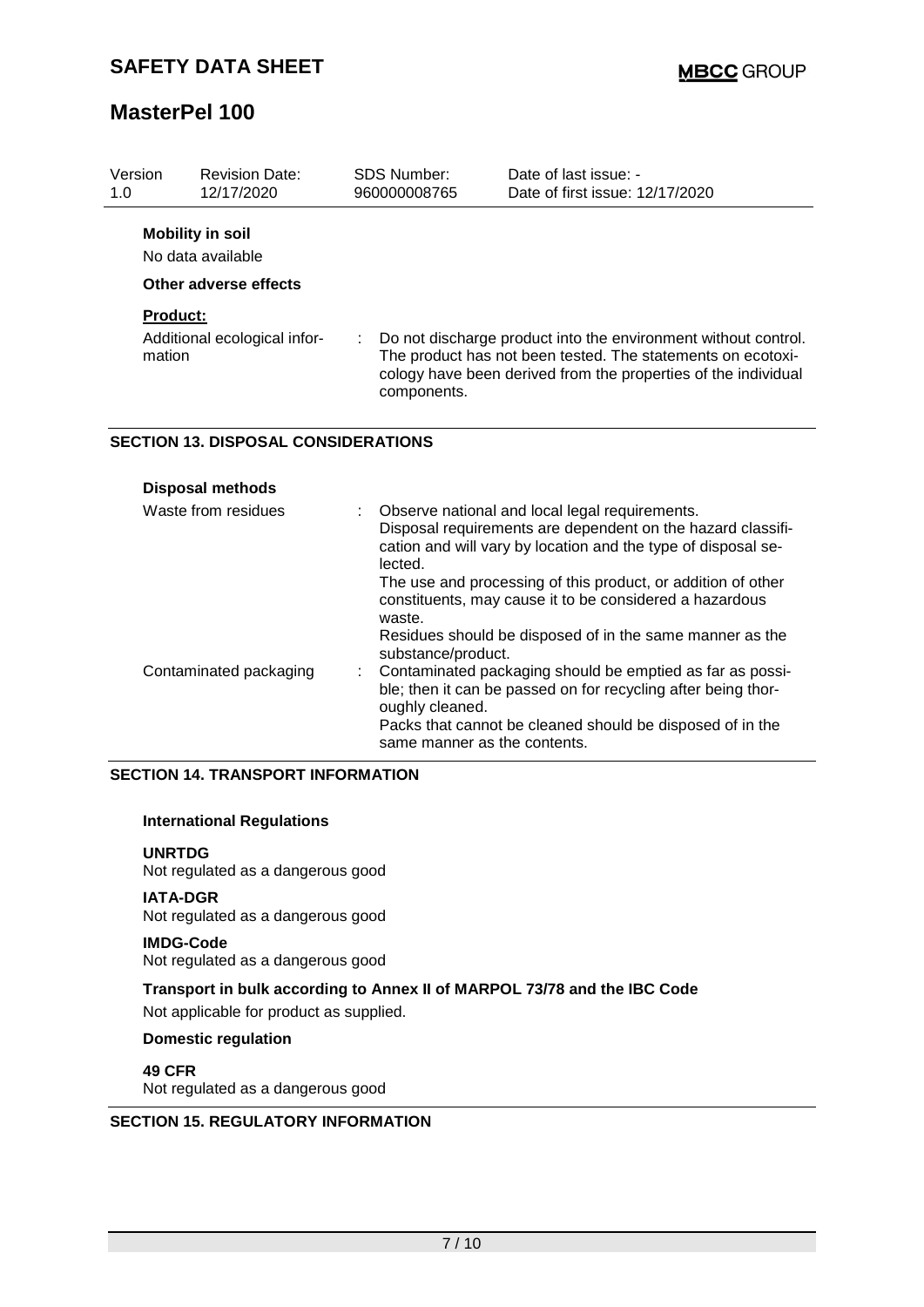| Version<br>1.0 |                                                                                                                                                                                                                                             | <b>Revision Date:</b><br>12/17/2020                         |  | <b>SDS Number:</b><br>960000008765                                                                                                                                                        | Date of last issue: -<br>Date of first issue: 12/17/2020                                                                 |                        |  |
|----------------|---------------------------------------------------------------------------------------------------------------------------------------------------------------------------------------------------------------------------------------------|-------------------------------------------------------------|--|-------------------------------------------------------------------------------------------------------------------------------------------------------------------------------------------|--------------------------------------------------------------------------------------------------------------------------|------------------------|--|
|                | <b>SARA 313</b>                                                                                                                                                                                                                             |                                                             |  | : This material does not contain any chemical components with<br>known CAS numbers that exceed the threshold (De Minimis)<br>reporting levels established by SARA Title III, Section 313. |                                                                                                                          |                        |  |
|                | <b>US State Regulations</b>                                                                                                                                                                                                                 |                                                             |  |                                                                                                                                                                                           |                                                                                                                          |                        |  |
|                |                                                                                                                                                                                                                                             | Pennsylvania Right To Know<br>water<br>Triethoxyoctylsilane |  |                                                                                                                                                                                           |                                                                                                                          | 7732-18-5<br>2943-75-1 |  |
|                | <b>New Jersey Right To Know</b>                                                                                                                                                                                                             |                                                             |  |                                                                                                                                                                                           |                                                                                                                          |                        |  |
|                |                                                                                                                                                                                                                                             | water                                                       |  |                                                                                                                                                                                           |                                                                                                                          | 7732-18-5              |  |
|                |                                                                                                                                                                                                                                             | Triethoxyoctylsilane<br>Sorbitan laurate                    |  |                                                                                                                                                                                           |                                                                                                                          | 2943-75-1<br>1338-39-2 |  |
|                | <b>California Prop. 65</b>                                                                                                                                                                                                                  |                                                             |  |                                                                                                                                                                                           |                                                                                                                          |                        |  |
|                | WARNING: This product can expose you to chemicals including ethanol, which is/are known to<br>the State of California to cause cancer and birth defects or other reproductive harm. For more in-<br>formation go to www.P65Warnings.ca.gov. |                                                             |  |                                                                                                                                                                                           |                                                                                                                          |                        |  |
|                | The ingredients of this product are reported in the following inventories:                                                                                                                                                                  |                                                             |  |                                                                                                                                                                                           |                                                                                                                          |                        |  |
|                | <b>TSCA</b>                                                                                                                                                                                                                                 |                                                             |  |                                                                                                                                                                                           | All chemical substances in this product are either listed as<br>active on the TSCA Inventory or are in compliance with a |                        |  |

TSCA Inventory exemption. DSL DSL : All components of this product are on the Canadian DSL

## **TSCA list**

No substances are subject to a Significant New Use Rule.

No substances are subject to TSCA 12(b) export notification requirements.

## **SECTION 16. OTHER INFORMATION**

**Further information**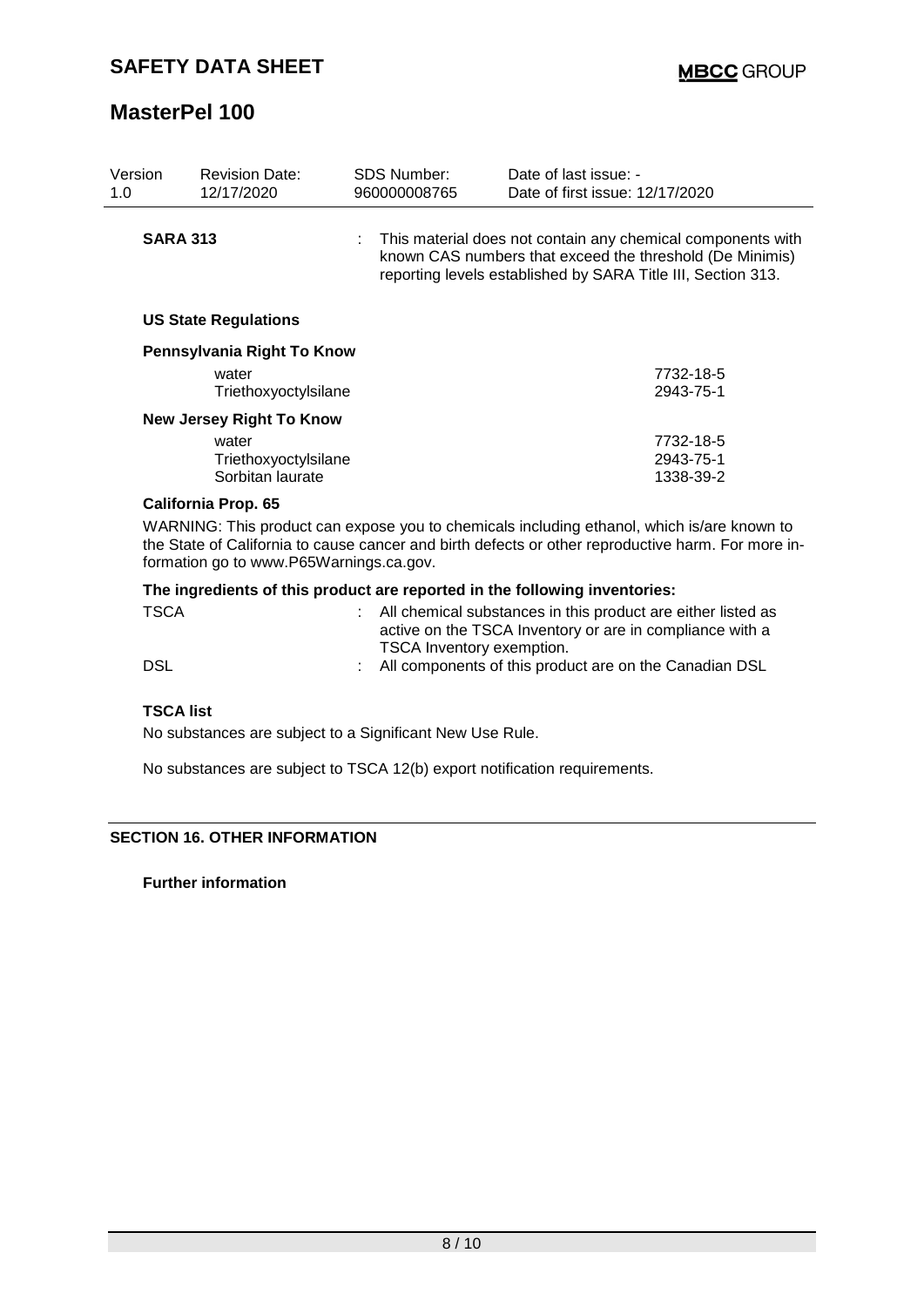

## **Full text of other abbreviations**

AICS - Australian Inventory of Chemical Substances; ASTM - American Society for the Testing of Materials; bw - Body weight; CERCLA - Comprehensive Environmental Response, Compensation, and Liability Act; CMR - Carcinogen, Mutagen or Reproductive Toxicant; DIN - Standard of the German Institute for Standardisation; DOT - Department of Transportation; DSL - Domestic Substances List (Canada); ECx - Concentration associated with x% response; EHS - Extremely Hazardous Substance; ELx - Loading rate associated with x% response; EmS - Emergency Schedule; ENCS - Existing and New Chemical Substances (Japan); ErCx - Concentration associated with x% growth rate response; ERG - Emergency Response Guide; GHS - Globally Harmonized System; GLP - Good Laboratory Practice; HMIS - Hazardous Materials Identification System; IARC - International Agency for Research on Cancer; IATA - International Air Transport Association; IBC - International Code for the Construction and Equipment of Ships carrying Dangerous Chemicals in Bulk; IC50 - Half maximal inhibitory concentration; ICAO - International Civil Aviation Organization; IECSC - Inventory of Existing Chemical Substances in China; IMDG - International Maritime Dangerous Goods; IMO - International Maritime Organization; ISHL - Industrial Safety and Health Law (Japan); ISO - International Organisation for Standardization; KECI - Korea Existing Chemicals Inventory; LC50 - Lethal Concentration to 50 % of a test population; LD50 - Lethal Dose to 50% of a test population (Median Lethal Dose); MARPOL - International Convention for the Prevention of Pollution from Ships; MSHA - Mine Safety and Health Administration; n.o.s. - Not Otherwise Specified; NFPA - National Fire Protection Association; NO(A)EC - No Observed (Adverse) Effect Concentration; NO(A)EL - No Observed (Adverse) Effect Level; NOELR - No Observable Effect Loading Rate; NTP - National Toxicology Program; NZIoC - New Zealand Inventory of Chemicals; OECD - Organization for Economic Co-operation and Development; OPPTS - Office of Chemical Safety and Pollution Prevention; PBT - Persistent, Bioaccumulative and Toxic substance; PICCS - Philippines Inventory of Chemicals and Chemical Substances; (Q)SAR - (Quantitative) Structure Activity Relationship; RCRA - Resource Conservation and Recovery Act; REACH - Regulation (EC) No 1907/2006 of the European Parliament and of the Council concerning the Registration, Evaluation, Authorisation and Restriction of Chemicals; RQ - Reportable Quantity; SADT - Self-Accelerating Decomposition Temperature; SARA - Superfund Amendments and Reauthorization Act; SDS - Safety Data Sheet; TCSI - Taiwan Chemical Substance Inventory; TSCA - Toxic Substances Control Act (United States); UN - United Nations; UNRTDG - United Nations Recommendations on the Transport of Dangerous Goods; vPvB - Very Persistent and Very Bioaccumulative